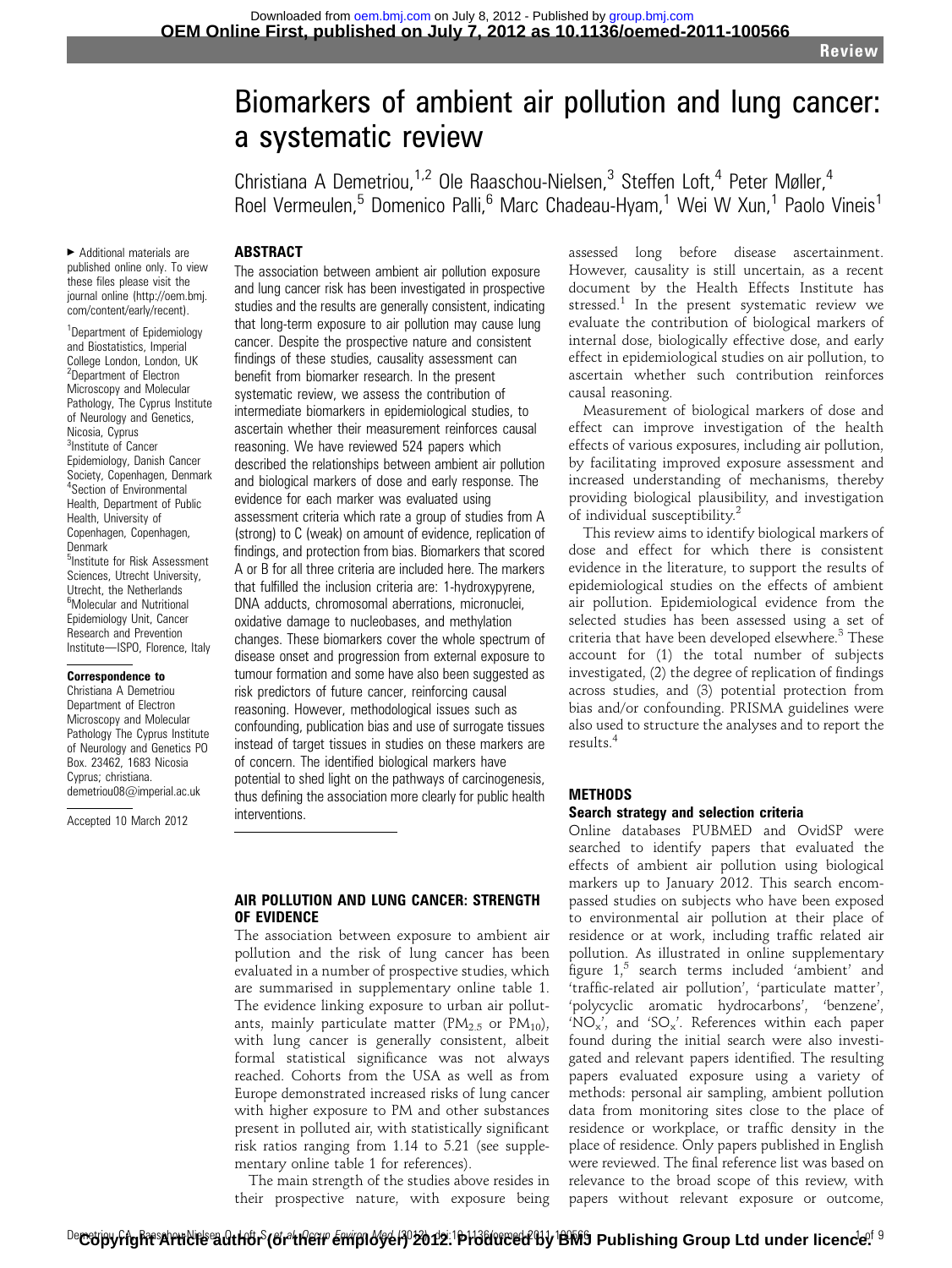studies on animals or in vitro studies, and perspectives and opinion reviews all excluded.

Papers were categorised according to the type of biological marker under investigation. As illustrated in figure  $1<sup>6</sup>$ biomarkers can reflect each step in a causal pathway from exposure to disease. They are usually grouped as biomarkers of: (1) internal dose; (2) biologically effective dose, indicating how much the exposure has damaged the molecules in the body and has possibly been removed by metabolic or repair mechanisms; (3) biological effects indicating changes in function or permanent alterations; (4) disease; and (5) susceptibility, which can modify transition rates at each step. Based on the figure, the biomarkers in this review were defined as biological markers of: (1) internal dose, which included 1-hydroxypyrene (1-OHP); (2) effective dose, which included DNA adducts and oxidised nucleobases; and (3) early effect, which included chromosomal aberrations (CAs), sister chromatid exchanges (SCEs) and micronuclei (MN), as well as mutations in the Hypoxanthine phosphoribosyltransferase (HPRT) gene and changes in methylation patterns. As explained in the Discussion section, we have not examined markers of genetic susceptibility related to gene variants or markers of inflammation. Figure 1 also shows the location of each of these biological markers in the pathway to disease. The response and step transition time can vary at each step with half-lives of, for example, 1-OHP, oxidised nucleobases and gene expression counted in hours, whereas bulky adducts show half-lives of weeks and for CAs and MN the halflife can be years. In lung cancer pathogenesis, the central mechanisms are considered damage to DNA in the form of bulky adducts and base oxidation from biotransformed polycyclic aromatic hydrocarbons (PAHs) and oxidative stress, as well as inflammation, with resulting chromosome damage and mutations. These changes, together with altered gene regulation, can lead to loss of cell cycle control and genomic instability.<sup>2</sup>

#### Evaluation criteria

For each biological measure, epidemiological evidence from the corresponding papers was assessed by generalising the Venice criteria, which were initially developed in the context of genetic association studies.<sup>3</sup> These criteria are based on a scoring strategy according to three characteristics: (1) amount of evidence (sample size); (2) results replication; and (3) protection from potential bias and/or confounding. As detailed in table 1, biological markers of dose and effect with a large amount of evidence (total sample size >1000) were scored with A for

amount of evidence.<sup>3</sup> Similarly, markers extensively replicated among studies scored A for replication, provided that at least one well conducted meta-analysis with limited between-study heterogeneity was available. However, meta-analyses being rare in this field, some markers were scored A only on the basis of clear result replication (ie, unambiguous agreement in showing or not showing a significant association). Biological markers were finally scored A for protection from bias if potential bias could affect the magnitude but not the presence of the association, with B if there was no obvious bias that could affect the presence of the association but there was considerable missing information concerning possible bias, and with C if the studies demonstrated potential for bias that could affect the presence or absence of the association. Confounding and publication bias are two important limitations of the studies we assessed, to which we have devoted a specific section in this review. In particular, we have assessed publication bias separately at the end of the Results section. The analytical methodology as well as reporting were based on the PRISMA guidelines.

It is recognised that the studies are heterogeneous within the specific exposure circumstances that they evaluate, and this may contrast with the application of a single score for the assessment of causality. However, the general exposure studied in this review is ambient air pollution and all the reviewed studies can be grouped under this broad category.

In the present review, only biological markers of internal dose, biologically effective dose and early effect that scored A or B for all three criteria are included: 1-OHP, DNA adducts, CAs, MN, oxidised nucleobases and methylation changes. SCEs and HPRT mutations were not considered further as they failed to score A or B for the three criteria. Data from relevant studies were extracted and are summarised in online supplementary tables 1-10. Quantitative meta-analyses were not performed, owing to the large heterogeneity between the included studies. However, for clarity, the results for DNA adducts, oxidised nucleobases and CAs were summarised as standard mean differences (SMD) in forest plots.

We have focused on genotoxic and epigenotoxic effects as markers of biologically effective dose and biological effect directly related to carcinogenesis. Although chronic inflammation is considered relevant to particle-induced lung carcinogen $e$ sis, $\frac{7}{7}$  at least one mechanism of action is thought to involve oxidative stress-induced DNA damage, which is addressed here.<sup>8</sup> While exposure to air pollutants has been associated with acute inflammation in the airways and to elevated levels of systemic markers of inflammation, such as C reactive protein and



Figure 1 Biological markers of exposure and effects of air pollution. Adapted from Loft et al.<sup>5</sup>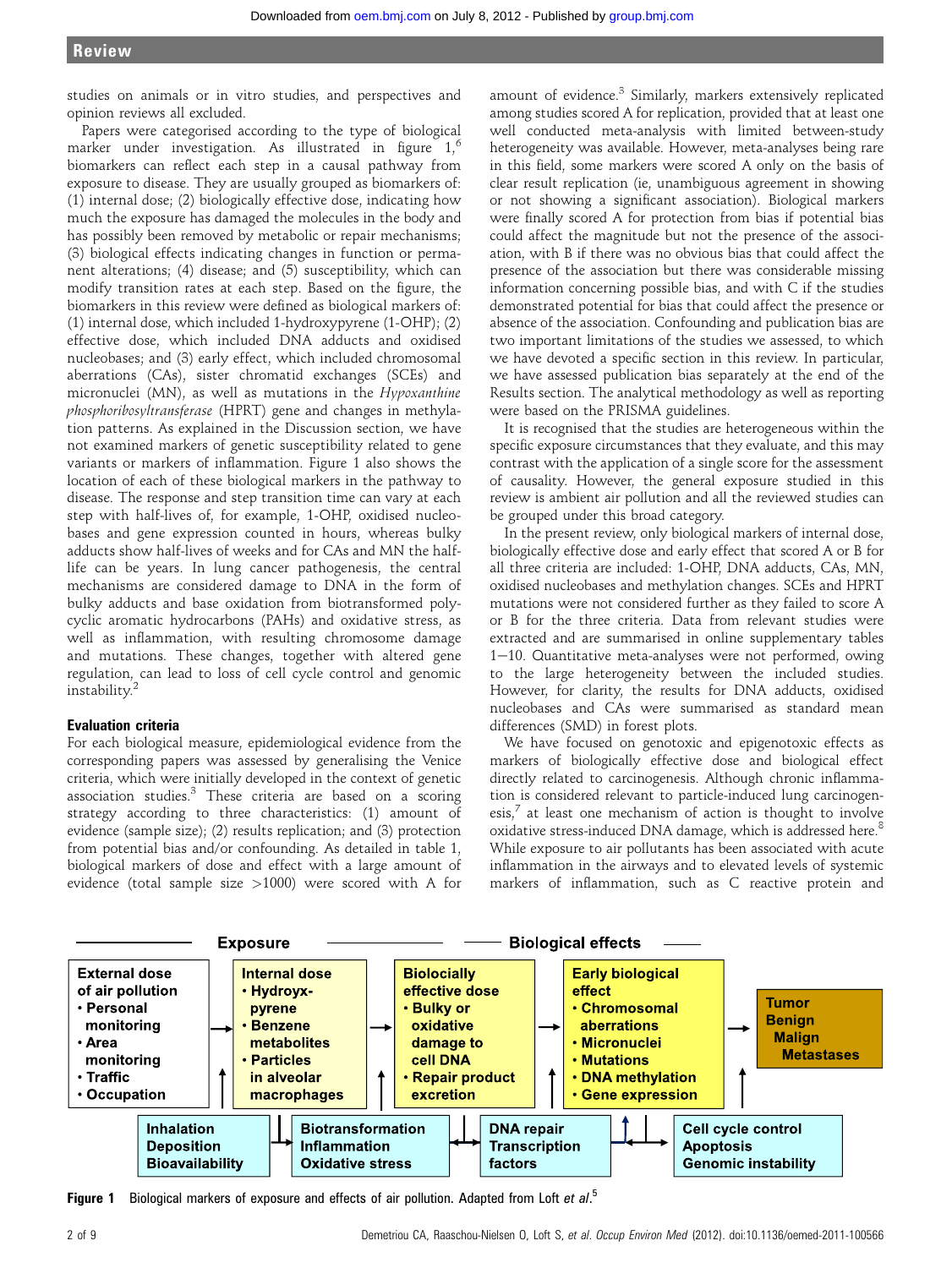#### Table 1 The grading criteria for the evaluation of cumulative evidence on the relationship between air pollution and biomarkers

| Criteria             | <b>Categories</b>                                                                                                                                                                                                                                                                                                                                                                            | <b>Proposed operationalisation</b>                                                                                                                                                                                                                                                                                                                                                                                                                                                                                                                                                                                                                                                                                                                                                                          |  |  |  |  |
|----------------------|----------------------------------------------------------------------------------------------------------------------------------------------------------------------------------------------------------------------------------------------------------------------------------------------------------------------------------------------------------------------------------------------|-------------------------------------------------------------------------------------------------------------------------------------------------------------------------------------------------------------------------------------------------------------------------------------------------------------------------------------------------------------------------------------------------------------------------------------------------------------------------------------------------------------------------------------------------------------------------------------------------------------------------------------------------------------------------------------------------------------------------------------------------------------------------------------------------------------|--|--|--|--|
| Amount of evidence   | A: Large-scale evidence<br>B: Moderate amount of evidence<br>C: Little evidence                                                                                                                                                                                                                                                                                                              | Thresholds may be defined based on sample size, power or false-discovery<br>rate considerations. As a simple rule, we suggest that category A requires<br>a sample size of over 1000 (total number in cases and controls assuming<br>1:1 ratio) evaluated in the least common genetic group of interest;<br>B corresponds to a sample size of 100-1000 evaluated in this group, and<br>C corresponds to a sample size of $\langle 100 \rangle$ evaluated in this group.                                                                                                                                                                                                                                                                                                                                     |  |  |  |  |
| Replication          | A: Extensive replication including at least one well-conducted<br>meta-analysis with little between-study inconsistency<br>B: Well-conducted meta-analysis with some methodological<br>limitations or moderate between-study inconsistency<br>C: No association; no independent replication; failed replication;<br>scattered studies; flawed meta-analysis or large inconsistency           | Between-study inconsistency entails statistical considerations (eg, defined<br>by metrics such as $I^2$ , where values of 50% and above are considered large,<br>and values of 25%-50% are considered moderate inconsistency) and also<br>epidemiological considerations for the similarity/standardisation or at least<br>harmonisation of phenotyping, genotyping and analytical models across studies.                                                                                                                                                                                                                                                                                                                                                                                                   |  |  |  |  |
| Protection from bias | A: Bias, if at all present, could affect the magnitude but probably<br>not the presence of the association<br>B: No obvious bias that may affect the presence of the association,<br>but there is considerable missing information on the generation of<br>evidence<br>C: Considerable potential for or demonstrable bias that can affect<br>even the presence or absence of the association | A prerequisite for A is that the bias due to phenotype measurement, genotype<br>measurement, confounding (population stratification) and selective reporting<br>(for meta-analyses) can be appraised as not being high plus there is no other<br>demonstrable bias in any other aspect of the design, analysis or accumulation<br>of the evidence that could invalidate the presence of the proposed association.<br>In category B, although no strong biases are visible, there is no such assurance<br>that major sources of bias have been minimised or accounted for because<br>information is missing on how phenotyping, genotyping and confounding<br>have been handled. Given that occult bias can never be ruled out completely,<br>note that even in category A, we use the qualifier 'probably'. |  |  |  |  |

Adapted from Ioannidis et al. Int J Epidemiol 2008;37:120-32 (See supplementary file for references).

fibrinogen, this has so far mainly been associated with the risk of cardiovascular diseases.<sup>5</sup>

# RESULTS

#### Biological markers of exposure and internal dose: 1-OHP

1-OHP is a useful marker for occupational exposure and has also become the biomarker most commonly used to assess exposure to traffic-related air pollution and particularly to PAHs. It is a urinary excreted metabolite of pyrene and can be measured as a marker of systemic absorption of PAHs.<sup>10 11</sup>

Based on our inclusion criteria, eight papers and one review studied the association between exposure to air pollution or chemicals in polluted air and the levels of 1-OHP excretion in the urine of exposed individuals. Online supplementary tables 2 and 3 summarise the associations reported in these studies. Some of the studies suggested positive associations in adults, for example, mail carriers and bus drivers, $12-14$  and other studies showed higher 1-OHP levels in exposed children.<sup>15-19</sup>

#### **Confounding**

Among the studies on 1-OHP, five adequately adjusted for confounders including smoking data, where relevant.<sup>13</sup>  $15-17$  19 One of the studies only adjusted for smoking, $14$  one did not mention confounding $^{18}$  and one was a review.  $^{12}$ 

#### Grading

The 1-OHP information was graded A for evidence, A for replication and B for bias. Although the overall number of subjects is large  $(N=1708)$  and findings have been replicated several times, it is not completely clear whether confounding from smoking, occupational exposures or environmental tobacco smoke can be ruled out, which justifies a B for the third grading criterion.

Biological markers of exposure and effective dose: DNA adducts

DNA adducts are formed when carcinogens, or metabolites of carcinogens, react with sites in DNA, resulting in the formation of a covalent bond between the carcinogen and DNA. Even though adducts can be removed by repair proteins, some can persist. This can result in nucleotide substitutions, deletions and

chromosome rearrangements during replication, contributing to cancer development.<sup>20</sup> Numerous studies have considered DNA adducts as a biomarker of exposure to genotoxic carcinogens. The studies reported here  $(N=25)$  are cross-sectional and casecontrol studies, some of which were nested in prospective cohorts. Some studies carried out correlation and regression analyses on all subjects (online supplementary table 4), while others compared the mean DNA adduct levels in individuals with estimated high or low external exposures (online supplementary table 5). As illustrated in figure 2, most studies (including two reviews) suggested positive associations between exposure to air pollution or chemicals in polluted air and the formation of DNA adducts in exposed individuals. Subjects in these studies included, among others, policemen in Bangkok,<sup>14</sup> schoolchildren in Thailand,<sup>17</sup> policemen in Genoa<sup>21</sup> and in Prague,<sup>22</sup> residents in an industrial area and rural controls in Poland, $2^3$  bus and taxi drivers in Stockholm, $^{24}$  bus drivers in Copenhagen, $^{25}$  students in Denmark and in Greece,<sup>26</sup> as well as street vendors, taxi drivers, gasoline salesmen and roadside residents in Benin.<sup>27</sup> Fetal exposures and DNA adducts in newborns also showed positive sures and  $D(x)$  adduces in new come and  $\frac{28-30}{2}$  Only two studies reported no association.<sup>31 32</sup>

#### Confounding

Of 14 studies investigating DNA adducts which adjusted for a number of confounders, seven adjusted for PAHs in diet. One study adjusted only for smoking, and one only for various risk alleles. For six studies there is no information on confounding. Two publications were reviews and for one study confounding was not mentioned by the authors as the measurements were from the same subjects before and after a change in working conditions, within a 3-month interval, during which exposure to potential confounder(s) can be assumed to be constant (online supplementary table 6a).

#### Grading

The DNA adducts information was graded A for evidence, A replication and B for bias. The association between ambient air pollution and DNA adducts has been shown in a large number of subjects ( $N=3075$ ) and replicated. Confounding is unlikely in the studies that included only never and ex-smokers such as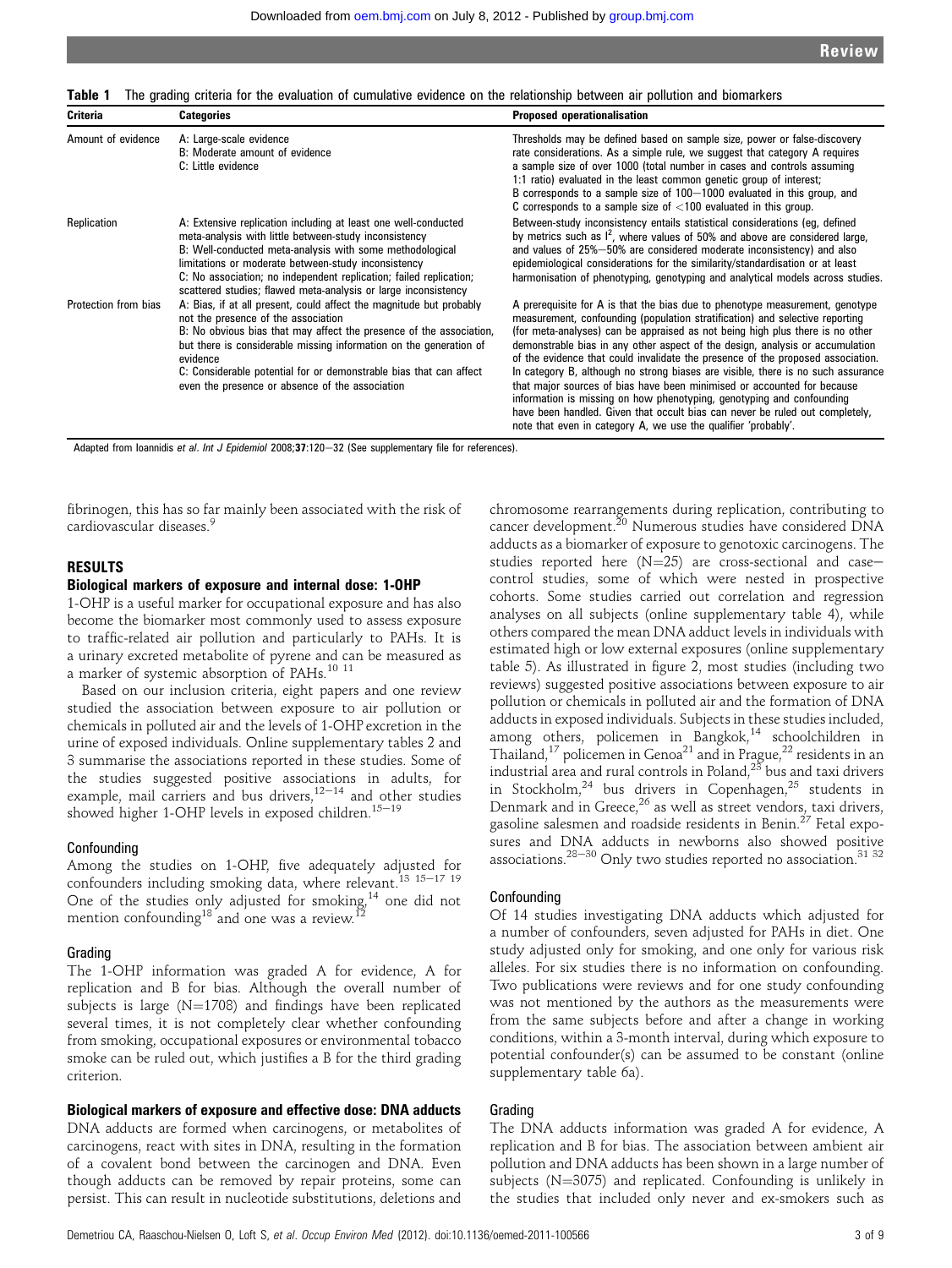|                           | Experimental |      | Control               |          |         |     | Std. mean difference                   | Std. mean difference       |                        |  |  |
|---------------------------|--------------|------|-----------------------|----------|---------|-----|----------------------------------------|----------------------------|------------------------|--|--|
| Study or subgroup         | Mean         |      | SD Total <sup>®</sup> | Mean     | SD      |     | Total <sup>o</sup> Weight <sup>*</sup> | 95% CI                     | IV, fixed, 95% CI      |  |  |
| Fanou 2009 - Comparison A | 24.6         | 6.4  | 13                    | 2.1      | 0.6     | 20  | 0.9%                                   | 5.47 (3.90 to 7.05)        |                        |  |  |
| Fanou 2009 - Comparison B | 34.7         | 9.8  | 16                    | 2.1      | 0.6     | 20  | 1.2%                                   | 4.89 (3.52 to 6.25)        |                        |  |  |
| Fanou 2009 - Comparison C | 37.2         | 8.1  | 20                    | 2.1      | 0.6     | 20  | 1.0%                                   | 5.99 (4.48 to 7.51)        |                        |  |  |
| Fanou 2009 - Comparison D | 23.78        | 6.9  | 11                    | 2.1      | 0.6     | 20  | 0.9%                                   | 5.17 (3.61 to 6.74)        |                        |  |  |
| Hemminki 1994-ComparisonA | 0.9          | 0.35 | 26                    |          | 0.32    | 22  | 6.7%                                   | $-0.29$ ( $-0.86$ to 0.28) |                        |  |  |
| Hemminki 1994-ComparisonB | 1.4          | 0.48 | 23                    |          | 0.32    | 22  | 5.7%                                   | 0.96 (0.34 to 1.58)        |                        |  |  |
| Hemminki 1994-ComparisonC | 1.6          | 0.91 | 19                    |          | 0.32    | 22  | 5.3%                                   | 0.89 (0.24 to 1.54)        |                        |  |  |
| Marczynski 2005           | 0.9          | 0    | 49                    | 0.5      | 0       | 60  |                                        | Not estimable              |                        |  |  |
| Merlo 1997                | 1.48         | 1.35 | 94                    | 1.01     | 0.63    | 52  | 18.8%                                  | 0.41 (0.07 to 0.75)        |                        |  |  |
| Nielsen 1996 (1)          | 1.214        | 0    | 49                    | 0.074    | 0       | 60  |                                        | Not estimable              |                        |  |  |
| Nielsen 1996 (2)          | 0.205        | 0    |                       | 74 0.152 | 0       | 29  |                                        | Not estimable              |                        |  |  |
| Perera 1992               | 30.4         | 13.5 | 20                    | 11.01    | 22.6    | 21  | 5.1%                                   | 1.02 (0.36 to 1.67)        |                        |  |  |
| Ruchirawa 2002            | 1.6          | 0.9  | 41                    | 1.2      |         | 40  | 11.3%                                  | $0.42$ (-0.02 to 0.86)     |                        |  |  |
| Topinka 1997              | 1.49         | 0.7  | 15                    | 0.96     | 0.55    | 17  | 4.2%                                   | 0.83 (0.10 to 1.55)        |                        |  |  |
| Topinka 2007              | 2.08         | 1.6  | 109                   | 1.66     | 0.65    | 109 | 30.7%                                  | $0.34$ (0.08 to 0.61)      |                        |  |  |
| Tuntawiroon 2007          | 0.45         | 0.03 | 115                   | 0.09     | 0.00001 | 69  | 0.9%                                   | 15.10 (13.51 to 16.69)     |                        |  |  |
| Yang 1996                 | 2.2          |      | 31                    | 2.2      | 1.2     | 22  | 7.4%                                   | $0.00$ (-0.55 to 0.55)     |                        |  |  |
|                           |              |      |                       |          |         |     |                                        |                            |                        |  |  |
|                           |              |      |                       |          |         |     |                                        |                            |                        |  |  |
|                           |              |      |                       |          |         |     |                                        |                            | -5<br>10<br>$-10$<br>5 |  |  |
|                           |              |      |                       |          |         |     |                                        |                            | Controls Exposed       |  |  |

Figure 2 Standardized mean difference forest plot of studies on DNA adducts reporting difference in means. Weight was derived using the inverse of the variance in a fixed effects model. Forest plots are presented for clarity in data presentation. However, formal meta-analysis was not performed due to the heterogeneity of the studies included in the review. Total refers to total sample size in the experimental (exposed) and control groups (See supplementary file for references).

Peluso et al.<sup>33</sup> However, publication bias cannot be entirely excluded (see Publication bias and heterogeneity section below) and a major determinant of DNA adducts is diet<sup>34</sup> (which was not ascertained in most studies), so we rate B for the third grading criterion. It is important to mention that the levels of DNA adducts in white blood cells (WBCs) have been shown to predict the risk of lung cancer in cohort studies and recently in a prospective pooled analysis.<sup>35</sup>

#### Biological markers of exposure and effective dose: oxidised nucleobases

More data are available (N=34 publications) concerning oxidised nucleobases to nucleobases as this is one of the most plausible mechanisms by which air pollutants may affect lung pathophysiology (online supplementary figure 2). Oxidised nucleobases refers to modified purine and pyrimidine bases formed when reactive oxygen species (ROS) react with DNA or the nucleotide pool. Substances such as PM can generate ROS directly or through enzymatic reactions in target or inflammatory cells<sup>36</sup>; ozone and  $NO<sub>2</sub>$  are themselves reactive species, and benzene metabolism can also generate ROS.10 Oxidatively modified DNA bases have the potential to damage the integrity of the genome. For example, 8-oxo-7,8-dihydroguanine (8 oxoGua), one of the most critical lesions, leads to GC to TA transversion unless repaired prior to DNA replication. Cell levels of 8-oxoGua are usually measured as its 2′-deoxyribonucleoside equivalent 8-oxo-7,8-dihydro-2 $^{'}$ -deoxyguanosine (8-oxodG). The most relevant repair in terms of base excision results in 8 oxoGua, which, however, is difficult to measure in urine, whereas 8-oxodG resulting from other putative repair pathways and nucleotide pool sanitisation can be readily calculated. Lastly, formamidopyrimidine DNA glycosylase (FPG) sensitive sites in mononuclear blood cells (MNBC) are a marker of oxidative damage. FPG is a base excision repair enzyme which recognises and removes oxidised purines, including 8-oxoGua.

The effects of air pollution on oxidised nucleobases have been studied in controlled exposure scenarios, in panel and in crosssectional studies (online supplementary tables 6 and 7). The results of studies comparing mean levels of markers of guanine oxidation (8-oxodG or 8-oxoGua) are summarised in a forest plot (figure 3) which illustrates that for the majority of studies, biomarker levels are higher in exposed subjects compared to controls (positive SMD).

The effect of controlled exposure to air pollution (mainly traffic generated ultrafine particles with diameter <100 nm) has been investigated in healthy humans showing usually a higher level of FPG sensitive sites in MNBC in the exposed subjects<br>than in the unexposed.<sup>37–39</sup> In addition, increased urinary excretion of 8-oxoGua was observed in studies where subjects were exposed to exhaust in traffic-intense areas.<sup>40 41</sup>

A number of panel studies which have also investigated the effects of air pollution in the general population showed contradictory effects of air pollution on oxidised nucleobases.<sup>31 42 43</sup>

The cross-sectional studies investigating the effect of air pollution on oxidised nucleobases can be grouped into two main categories according to their design. A first group of studies investigated the effect of air pollution among subjects with different occupational exposures. We refer here only to investigations in which the occupational exposure was qualitatively similar to the exposure of the general population (eg, we excluded categories with special exposures such as gasoline workers). Using job titles as the basis for stratification of exposure, subjects characterised by having jobs with high exposure to traffic emissions showed increased levels of oxidised nucleobases. A second group of residential studies generally showed positive associations between living and/or working in highly polluted areas and oxidised nucleobases. Studies using benzene as a marker of urban air pollution exposure also showed associations with markers of oxidised nucleobases.<sup>27</sup> <sup>44-47</sup>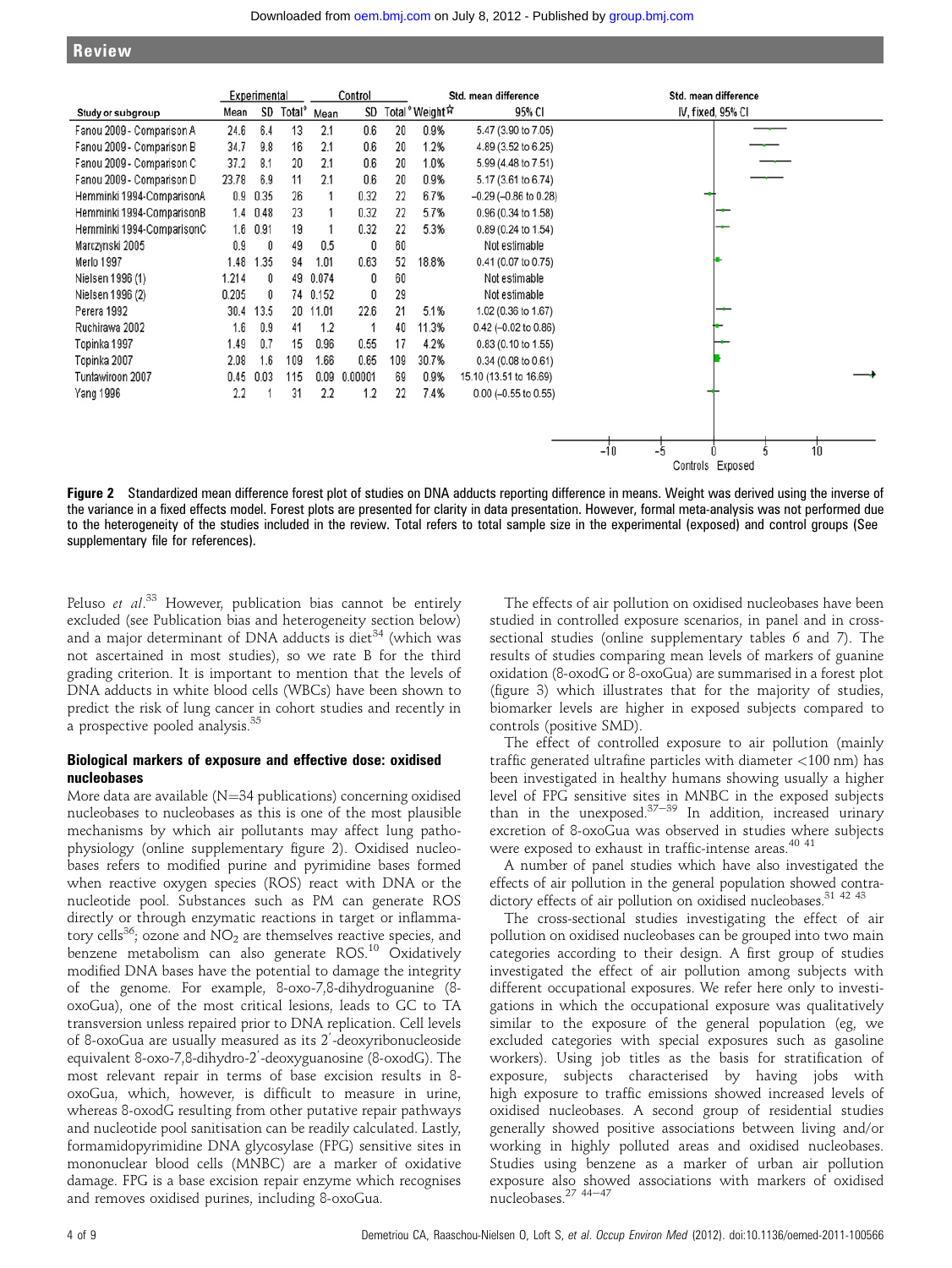|                              | Experimental |       |       | Control |      |       | Std. mean difference |                            | Std. mean difference             |  |
|------------------------------|--------------|-------|-------|---------|------|-------|----------------------|----------------------------|----------------------------------|--|
| Study or subgroup            | Mean         | SD    | Total | Mean    | SD   | Total | Weight               | IV, fixed, 95% CI          | IV, fixed, 95% CI                |  |
| Autrup 1999                  | 1.74         | 4.69  | 29    | 1.54    | 4.29 | 20    | 3.1%                 | $0.04$ (-0.53 to 0.61)     |                                  |  |
| Bagryantseva 2010            | 5.67         | 2.5   | 50    | 3.82    | 1.73 | 50    | 5.9%                 | 0.85 (0.44 to 1.26)        |                                  |  |
| Buthbumrung 2008 - in WBC    | 0.25         | 0.13  | 40    | 0.08    | 0.34 | 32    | 4.3%                 | 0.68 (0.20 to 1.16)        |                                  |  |
| Buthbumrung 2008 - urine     | 2.16         | 1.84  | 43    | 1.32    | 1.24 | 32    | 4.6%                 | 0.52 (0.05 to 0.98)        |                                  |  |
| Calderon-Garciduenas 1999    | 602          | 195   | 86    | 210     | 122  | 12    | 2.2%                 | 2.07 (1.40 to 2.74)        |                                  |  |
| Chuang 2003                  | 0.33         | 0.2   | 95    | 0.2     | 0.14 | 75    | 10.2%                | 0.73 (0.42 to 1.05)        |                                  |  |
| Fan 2011                     | 20.87        | 14.42 | 39    | 16.18   | 13.3 | 35    | 4.7%                 | $0.33$ (-0.13 to 0.79)     |                                  |  |
| <b>Fanou 2006</b>            | 2.05         | 1.25  | 35    | 1.11    | 0.82 | 6     | 1.3%                 | $0.77$ (-0.12 to 1.65)     |                                  |  |
| Han 2010                     | 9.5          | 5.7   | 120   | 7.3     | 5.4  | 58    | 9.9%                 | 0.39 (0.07 to 0.71)        |                                  |  |
| Harri 2005 - MNBC            | 4.84         | 0.17  | 19    | 4.11    | 0.16 | 18    | 0.7%                 | 4.32 (3.10 to 5.55)        |                                  |  |
| Harri 2005 - urine           | 1.52         | 0.44  | 29    | 1.56    | 0.61 | 36    | 4.2%                 | $-0.07$ ( $-0.56$ to 0.42) |                                  |  |
| Lai 2005                     | 13.3         | 7.1   | 47    | 8.4     | 6.2  | 24    | 3.9%                 | 0.71 (0.21 to 1.22)        |                                  |  |
| Novotna 2007 - January       | 2.91         | 1.84  | 54    | 1.36    | 1.53 | 11    | 2.2%                 | 0.85 (0.19 to 1.52)        |                                  |  |
| Novotna 2007 - March<br>2.12 |              | 1.62  | 54    | 1.22    | 0.96 | 11    | 2.3%                 | $0.58$ (-0.08 to 1.24)     |                                  |  |
| Rossner 2007 - Season A      | 7.59         | 2.25  | 50    | 6.29    | 2.59 | 50    | 6.2%                 | 0.53 (0.13 to 0.93)        |                                  |  |
| Rossner 2007 - Season B      | 6.73         | 2.48  | 50    | 5.51    | 2.36 | 50    | 6.3%                 | 0.50 (0.10 to 0.90)        |                                  |  |
| Rossner 2007 - Season C      | 5.67         | 2.5   | 50    | 3.82    | 1.73 | 50    | 5.9%                 | 0.85 (0.44 to 1.26)        |                                  |  |
| Rossner Jr. 2011             | 4.28         | 2.27  | 75    | 4.84    | 1.61 | 65    | 8.9%                 | $-0.28$ ( $-0.61$ to 0.05) |                                  |  |
| <b>Singh 2007 - MNBC</b>     | 33           | 30.1  | 98    | 29.2    | 21.2 | 105   | 13.1%                | $0.15$ (-0.13 to 0.42)     |                                  |  |
| Staessen 2001                | 0.57         | 0     | 42    | 0.44    | 0    | 100   |                      | Not estimable              |                                  |  |
| Suzuki 1995                  | 9.9          | 2.5   | 3     | 4.22    | 2    | 3     | 0.2%                 | 2.01 (-0.51 to 4.52)       |                                  |  |
| Svecova 2009                 | 14.6         | 0     | 495   | 15.2    | 0    | 399   |                      | Not estimable              |                                  |  |
|                              |              |       |       |         |      |       |                      |                            |                                  |  |
| Total (95% CI)               |              |       | 1066  |         |      |       | 743 100.0%           | 0.49 (0.39 to 0.59)        |                                  |  |
|                              |              |       |       |         |      |       |                      |                            | $1^{\circ}$<br>$-10$<br>-5<br>5. |  |
|                              |              |       |       |         |      |       |                      |                            | Controls<br>Exposed              |  |
|                              |              |       |       |         |      |       |                      |                            |                                  |  |

Figure 3 Standardised mean difference forest plot of studies on oxidised nucleobases reporting difference in means of 8-oxo-7,8-dihydro-2<sup>'</sup>deoxyguanosine or 8-oxo-7,8-dihydroguanine. Weight was derived using the inverse of the variance in a fixed effects model. Forest plots are presented for clarity in data presentation. Total refers to total sample size in the experimental (exposed) and control groups (See supplementary file for references).

A formal meta-analysis of the effects of air pollution on DNA base oxidation (measured in MNBC) and excretion of repair products in urine, as well as an integrated analysis incorporating the endpoints of oxidatively damaged nucleobases in cultured cells, experimental animal models and humans, has been carried out.<sup>48 49</sup> Despite large heterogeneity between studies, the analysis showed highly significant effects with an SMD between exposed and unexposed subjects of 0.53 in blood (95% CI 0.29 to 0.76) and 0.52 in urine (0.22 to 0.82). Based on the studies included in the current review, we have replicated these findings (results not shown).

#### **Confounding**

Among publications on oxidised nucleobases  $(N=34)$ , 23 adjusted for a number of confounders including smoking. Five studies adjusted only for metabolic genes and four studies were cross-over studies in short time frames, and confounding was therefore not relevant. For two studies there is no mention of confounders (online supplementary table 7a).

#### Grading

The oxidised nucleobases information was graded A for evidence, A for replication and A/B for bias. Altogether, there is consistent and strong evidence that exposure to ambient air pollution leads to increased levels of biomarkers of oxidation damage to nucleobases, both in observational and experimental studies. High urinary excretion of 8-oxodG or 8-oxoGua has been associated with increased risk of lung cancer in one prospective and several case-control studies.<sup>6</sup>

# Biological markers of early effect: CAs

CAs are defined as modifications of the normal chromosome complement due to deletion, duplication or rearrangement of genetic material.

The studies on CAs  $(N=10)$  (online supplementary table 8) are not all supportive of a positive association with exposure to air pollution or its constituents in adults. As illustrated in figure 4, some studies found a higher frequency of CAs with exposure

to heavy air pollution, $50-56$  others did not find statistically significant associations<sup>57 58</sup> and others produced contradictory results.<sup>59</sup>

# Confounding

Only six of the studies investigating CAs have adequately adjusted for confounders such as age, sex and smoking habits. $50-53$  55 58 Three did not adequately adjust as they controlled only for age or only for sex.54 56 59 One study did not mention adjustment for any confounders.<sup>57</sup>

#### Grading

The information on chromosome aberration was graded A for evidence, B for replication and B/C for bias. Even though not all studies agree, there is some evidence to support the association between exposure to air pollution and chromosome aberration frequencies. Confounding and publication bias cannot be ruled out.

# Biological markers of early effect: MN

MN are nuclei, separate from and additional to the main nucleus of a cell. During cell division, DNA replicates and divides equally between the two daughter cells. If the process is disrupted, or the chromosomes are broken or damaged by chemicals or radiation, then the distribution of genetic material between the two daughter nuclei may be affected and pieces or entire chromosomes may fail to be included in either of the two daughter nuclei. The genetic material that is not incorporated into a new nucleus may form its own 'micronucleus'.<sup>60</sup> Thus, MN are a marker of chromosomal damage.

Four recent studies<sup>21 56 61 62</sup> and a review<sup>63</sup> have looked at the association between ambient air pollution or its constituents, and MN in the cells of exposed individuals (online supplementary table 9), finding positive associations.

#### **Confounding**

There is one review and four studies on MN, two of which have adjusted for smoking and gender,  $61/62$  and one included some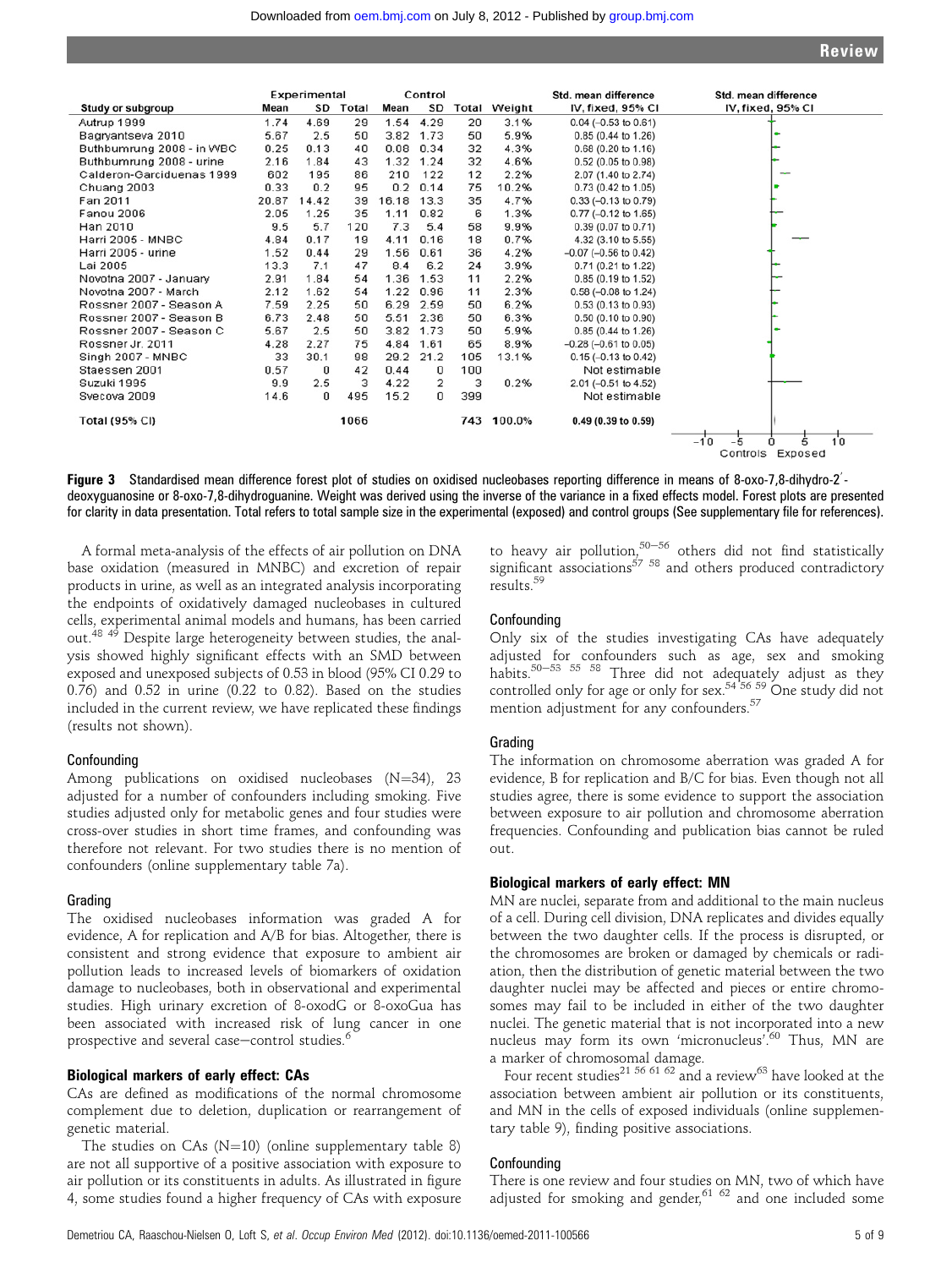# Review

|                            | Experimental |      |       | Control |      |       |        | Std. mean difference          | Std. mean difference |                   |     |
|----------------------------|--------------|------|-------|---------|------|-------|--------|-------------------------------|----------------------|-------------------|-----|
| Study or subgroup          | Mean         | SD   | Total | Mean    | SD   | Total | Weight | IV, fixed, 95% CI             |                      | IV, fixed, 95% CI |     |
| Balachandar 2008           | 5.           | 1.68 | 18    | 1.16    | 0.92 | 18    | 1.4%   | 2.77 (1.83 to 3.71)           |                      |                   |     |
| Burgaz 2002                | 1.82         | 0.34 | 29    | 0.26    | 0.14 | 5.    | 0.5%   | 4.73 (3.21 to 6.26)           |                      |                   |     |
| Burgaz 2002- Comparison B  | 1.29         | 0.3  | 18    | 0.26    | 0.14 | 5     | 0.5%   | 3.59 (2.08 to 5.10)           |                      |                   |     |
| Knudsen 1999               | 2.84         | 1.87 | 55    | 2.24    | 1.57 | 45    | 7.9%   | $0.34 (-0.06 to 0.74)$        |                      |                   |     |
| Knudsen 1999-ComparisonB   | 2.12         | 1.38 | 60    | 2.46    | 1.98 | 41    | 7.9%   | $-0.20$ ( $-0.60$ to 0.19)    |                      |                   |     |
| Kyrtopoulos 2001           | 0.88         | 0.97 | 222   | 1.06    | 1.12 | 149   | 28.9%  | $-0.17$ ( $-0.38$ to 0.03)    |                      |                   |     |
| Rossnerova 2011            | 0.8          | 0.27 | 86    | 0.61    | 0.21 | 92    | 13.4%  | 0.79 (0.48 to 1.09)           |                      |                   |     |
| Sram 1999                  | 1.54         | O    | 131   | 1.04    | 0    | 48    |        | Not estimable                 |                      |                   |     |
| Sram 2007                  | 0.27         | 0.18 | 61    | 0.16    | 0.17 | 61    | 9.5%   | $0.62$ (0.26 to 0.99)         |                      |                   |     |
| Zidzik 2007 - Comparison A | 2.6          | 2.64 | 51    | 2.14    | 1.61 | 55    | 8.6%   | $0.21$ (-0.17 to 0.59)        |                      |                   |     |
| Zidzik 2007-Comparison B   | 2.33         | 1.53 | 52    | 1.94    | 1.28 | 50    | 8.2%   | $0.27$ (-0.12 to 0.66)        |                      |                   |     |
| Zidzik 2007-Comparison C   | 3.04         | 1.64 | 50    | 1.79    | 0.77 | 45    | 6.9%   | $0.95(0.53 \text{ to } 1.38)$ |                      |                   |     |
| Zidzik 2007-Comparison D   | 3.6          | 1.63 | 50    | 1.79    | 0.77 | 45    | 6.2%   | 1.38 (0.93 to 1.84)           |                      |                   |     |
|                            |              |      |       |         |      |       |        |                               |                      |                   |     |
| Total (95% CI)             |              |      | 752   |         |      | 611   | 100.0% | $0.40$ (0.29 to 0.51)         |                      |                   |     |
|                            |              |      |       |         |      |       |        | $-100$                        | -50                  | 50                | 100 |
|                            |              |      |       |         |      |       |        |                               | Controls             | Exposed           |     |

Figure 4 Meta-analyses: fixed effect model. Standardised mean difference forest plot of studies on chromosomal aberrations (CAs) reporting difference in means of CAs. Weight was derived using the inverse of the variance in a fixed effects model. Forest plots are presented for clarity in data presentation. However, formal meta-analysis was not performed due to the heterogeneity of the studies included in the review. Total refers to total sample size in the experimental (exposed) and control groups.

polymorphisms.<sup>62</sup> Two studies only adjusted for sex.<sup>21 56</sup> The study on newborns also adjusted for a number of relevant confounders.<sup>61</sup>

#### Grading

The information on MN was graded A for evidence, B for replication and B/C for bias. Given the replication of results between the studies, there is some evidence to support the association between exposure to air pollution and MN. However, confounding and publication bias cannot be entirely ruled out.

#### Biological markers of early effect: methylation patterns

DNA methylation refers to the addition of methyl groups to nucleotides. The genome has a well-established pattern of methylation. Increase or decrease of the methylated sites in DNA affects gene expression and can also lead to genomic instability. The degree of methylation is passed on to daughter strands at mitosis by maintenance DNA methylases. DNA methylation and the associated repressed or activated transcription of genes have been implicated in carcinogenesis.<sup>64</sup> Five reports (from four studies) have recently investigated the effects of air pollution exposure on methylation patterns,  $30$   $65-68$ mostly focusing on long interspersed element-1 (LINE-1) and Alu elements methylation as measures of whole genome methylation (online supplementary table 10). LINE-1 and Alu elements are retrotransposons, repetitive and mobile sequences in the genome. LINEs make up a large proportion of the genome and LINE-1 as well as Alu methylation correlates with overall level of DNA methylation in the cell. LINE-1 methylation was frequently found to be altered by exposure to air pollution,  $65-68$ and Alu methylation was also significantly altered in one study.<sup>68</sup> One study investigated global methylation in cord blood samples with the use of an assay kit and found that it was altered in response to prenatal PAH exposure.<sup>30</sup> These epigenetic changes can contribute to carcinogenesis at least as much as genetic changes.

# **Confounding**

The five reports investigating methylation patterns have adequately adjusted for a number of clinical and environmental confounders, including smoking.

# Grading

The information on methylation was graded as B for evidence, B/C for replication and B for bias. The results above suggest that LINE-1 methylation levels may be affected by exposure to air pollution or its constituents. Even though only a few studies were available, the replication between them was fairly good, thus supporting the B/C grading for replication. Alu methylation levels were less consistently affected. It is also relevant to note that LINE-1 methylation levels were found to increase with the level of exposure to some constituents of air pollution, for example  $PM_{10}$ , but to decrease with exposure levels to other constituents such as  $PM<sub>2.5</sub>$ . Therefore, further evidence is needed to determine which constituents in air pollution affect methylation levels and in which direction, before we can more confidently draw conclusions about the effect of exposure to air pollution on methylation levels.

#### Publication bias and heterogeneity

One of the factors determining the third grading criterion is publication bias. As discussed, publication bias cannot be ruled out for most of the biological markers mentioned above. Funnel plots are a useful tool for checking the existence of publication bias, and a symmetric inverted funnel plot typically indicates that publication bias is unlikely. In this review, funnel plots could only be constructed for DNA adducts and oxidised nucleobases, where enough studies were available. Also, because of the diversity in effect estimates for each biological marker, only studies comparing mean levels of markers in cases and controls could be used. Moreover, different sample types (WBC, MNBC or urine), analytical methods and units were used for each marker. The funnel plots of SMDs (online supplementary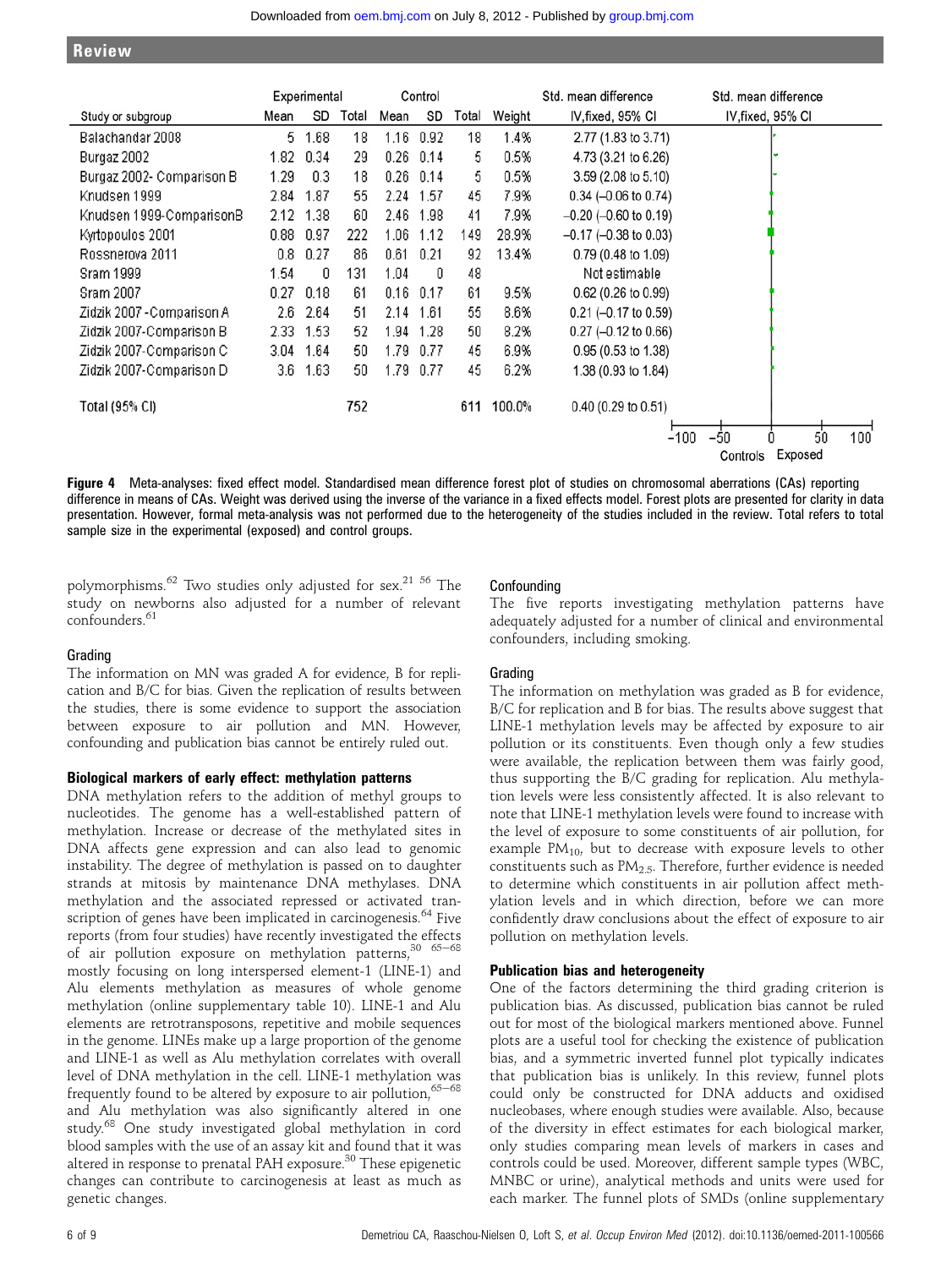figures 3 and 4) were fitted using a fixed effects model and using the inverse variance as weight. The asymmetrical inverted funnels thus obtained demonstrate that publication bias may be a concern when the available evidence on biological markers of dose and effect and the relationship with air pollution is investigated. However, despite the asymmetry in the plots, the Egger's regression asymmetry test did not demonstrate a significant presence of publication bias for studies on DNA adducts or oxidised nucleobases ( $p=0.376$  and  $p=0.576$ , respectively).

#### **DISCUSSION**

On the basis of the evidence from recent large cohort studies in the USA and in Europe (online supplementary table 1), it has been suggested that ambient air pollution may increase lung cancer risk.

Overall, existing biological markers of dose and effect appear to reinforce the causal nature of the association between air pollution and lung cancer, although the markers in this review are not all specific to lung carcinogenesis. DNA adducts, CAs, MN and oxidised nucleobase markers have been suggested to be predictive for the risk of future cancer.<sup>35</sup> The biological markers discussed in this review cover the whole spectrum of progression from external exposure to tumour formation (figure 1). 1-OHP is an excellent marker of internal dose, DNA adducts and oxidised nucleobases are markers of the biologically effective dose, while MN, CA and DNA methylation are good markers of early biological effect. The multilevel evidence supports a causal association between exposure to ambient air pollution and lung cancer. The available evidence is stronger for oxidised nucleobase markers, and the mechanisms supported by these biological markers are likely to be central to the biological process of air pollution induced lung cancer (figure 1).

However, certain aspects of biological markers used in epidemiological studies need to be clarified. These include their reliability, the extent to which markers interact with genetic susceptibility, and inter-laboratory as well as inter-technique variation. Adequate adjustment for confounding factors needs to be considered. In the studies summarised above, body mass index, physical exercise, consumption of charcoal-broiled food, consumption of fresh fruits and vegetables, and seasonal variations were rarely controlled for (online supplementary tables  $2-10$ ). All these factors have been reported to influence bulky DNA adducts. Most studies have controlled for smoking, one of the most relevant confounders regarding exposure to air pollution and biological markers. Finally, the association between air pollution and biological markers of dose and effect depends on the level of exposure, with low levels of exposure often leading to weak and non-significant associations.

An issue difficult to tackle in studies utilising biological markers, which are usually small in size, is publication bias. Funnel plots (online supplementary figures 3 and 4) do not show extensive publication bias. However, there is some asymmetry of the plots and there are only few large studies showing positive effects, implying some bias (online supplementary tables  $2-10$ ).

We have focused on genotoxic and epigenotoxic effects as markers of biologically effective dose and biological effect directly related to carcinogenesis, while we have not included markers of inflammation. Although chronic inflammation is probably relevant to particle-induced lung carcinogenesis, the overall evidence is still relatively scanty. Exposure to air pollutants has been associated with acute inflammation in the airways and to elevated levels of systemic markers of inflammation, such as C reactive protein and fibrinogen. A recent study found that medium-term exposure to traffic-related air pollution may

induce an increased inflammatory/endothelial response, especially among people with diabetes.<sup>69</sup> So far the inflammatory response has mainly been associated with the risk of cardiovascular diseases rather than cancer.<sup>9</sup>

The main limitations we identified in our review are related to control of confounding and publication bias. In addition, almost none of the studies investigated more than one mechanistic pathway. Maybe the next generation of studies could address confounding in a more systematic way (eg, by measuring cotinine) and will include markers that refer to more than one pathway (eg, inflammation and epigenetics). Publication bias is a general problem in epidemiology and requires concerted action by journal editors.

Another important, and probably largely unavoidable, limitation of these studies is that they are based on surrogate tissues (eg, WBCs) that do not necessarily reflect changes in the target tissues. Due to the difficulties associated with obtaining lung tissue samples, surrogate tissues are used to estimate the damage caused in the target tissue. In the case of air pollution and lung cancer, lung tissue is the first point of contact with the carcinogen and therefore damage in this tissue is likely to be more pronounced than damage in surrogates such as WBCs.

In spite of methodological limitations, there is overall good evidence concerning the genotoxicity of air pollution. Applying grading criteria for causal assessment, we concluded that the cumulative evidence indicates that air pollution affects some of the biological markers related to carcinogenesis, particularly 1-OHP, DNA adducts and 8-oxodG and other oxidised nucleobases. Some markers of genotoxicity have also been found to be associated with lung cancer (DNA adducts and 8-oxodG/8 oxoGua in urine). Lung cancer develops via a series of progressive pathological changes in the respiratory epithelium. Molecular alterations such as loss of heterozygosity, gene mutations and gene promoter methylation have emerged as mechanisms of lung carcinogenesis.<sup>2</sup>

Although information obtained from biomarkers adds to the knowledge obtained from prospective epidemiological studies on the effects of air pollution, the evidence overall is still incomplete and fragmented. Not only is the evidence for several markers still equivocal, but we are far from being able to reconstruct the full pathogenetic pathway that leads from external exposure to the outcome of lung cancer. Few studies have been conducted on epigenetic and non-genotoxic changes, so that the evidence is skewed in favour of genotoxicity biomarkers. We propose that future efforts should be directed not only towards reducing uncertainty concerning the role of specific biomarkers, but also towards filling the gaps in the supposed pathogenetic pathways.

#### ADDITION TO SCIENTIFIC KNOWLEDGE AND CONCLUSIONS

Our review evaluated the data available on some of the most relevant biomarkers of air pollution exposure, and used well accepted criteria to grade the cumulative evidence on each biomarker with respect to the amount of evidence, replication and protection from bias. Several biological markers of dose and effect related to carcinogenic mechanisms, and especially oxidised nucleobases, have been found to be associated with exposure to ambient air pollution, and some of these markers have also been associated with risk for lung cancer.<sup>35</sup> These biological markers, which mark the continuum of progression from external exposure to cancer outcome, have the potential to shed light on the pathways of carcinogenesis, thus defining the association more clearly for public health interventions.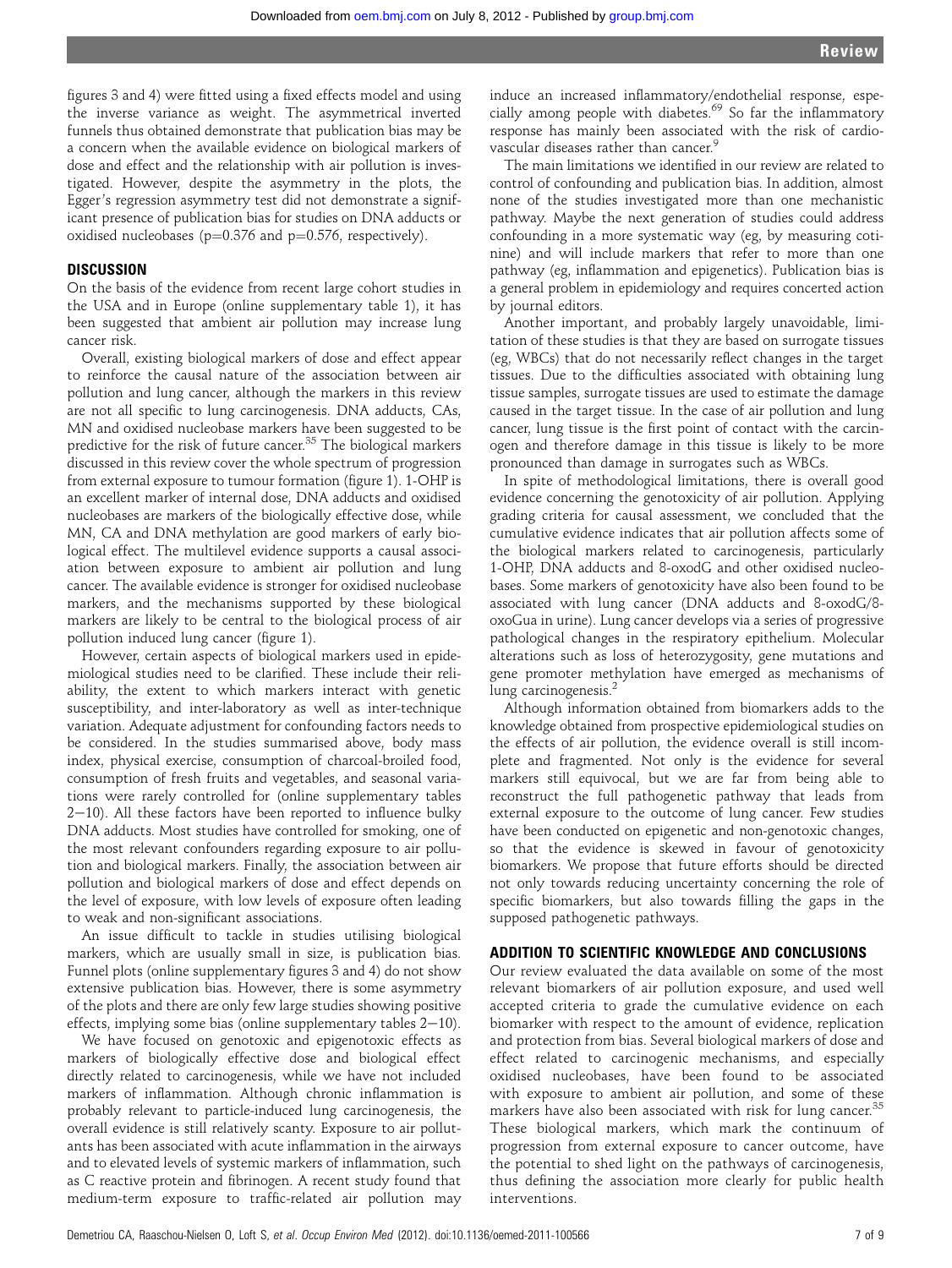# Review

To our knowledge, this is the first time a systematic evaluation of the topic has been undertaken. Our review adds biological support to the relationship between air pollution and lung cancer. Nonetheless, future research to fill gaps in our knowledge of supposed pathogenetic pathways is needed.

Acknowledgements The authors also acknowledge the TRANSPHORM, EU FP7 Grant agreement no. 243406.

**Contributors** CAD wrote most sections of the manuscript, reviewed the whole document and is a guarantor; SL wrote the section on oxidative damage, contributed figures, and revised the manuscript critically for intellectual content; PM wrote the section on oxidative damage, contributed figures and revised the manuscript critically for intellectual content; OR-N, RV and MC-H presented ideas, provided critical comments on the conclusions and revised the manuscript critically for intellectual content; WX helped produce the funnel plots and revised the manuscript; PD revised the manuscript critically for intellectual content; and PV made a substantial contribution to the conception and design, and analysis and interpretation of data, revised the entire manuscript and is a guarantor.

Funding This work has been made possible by an EU grant to Dr Bert Brunekreef as part of the ESCAPE (European Study of Cohorts for Air Pollution Effects) project and TRANSPHORM, EU FP7 Grant agreement no. 243406 (start date: 1 June 2008, end date: 31 May 2011; MRC-HPA Centre for Environment and Health, Imperial College London).

#### Competing interests None.

Provenance and peer review Not commissioned; externally peer reviewed.

#### **REFERENCES**

- 1. **Health Effects Institute.** Traffic-Related Air Pollution: A Critical Review Of The Literature On Emissions, Exposure, And Health Effects. The Health Effects Institute: Boston, MA USA, 2010.
- 2. Vineis P, Husgafvel-Pursiainen K. Air pollution and cancer: biomarker studies in human populations. Carcinogenesis 2005;26:1846-55.
- 3. **Ioannidis JP,** Boffetta P, Little J, et al. Assessment of cumulative evidence on genetic associations: interim guidelines. Int J Epidemiol 2008;37:120-32.
- 4. **Moher D,** Liberati A, Tetzlaff J, et al. Preferred reporting items for systematic reviews and meta-analyses: the PRISMA statement. BMJ 2009;339:b2535.
- 5. Loft S, Møller P. Oxidative DNA damage and human cancer: need for cohort studies. Antioxid Redox Signal 2006; $8:1021-31$ .
- 6. Loft S, Svoboda P, Kasai H, et al. Prospective study of 8-oxo-7,8-dihydro-2' deoxyguanosine excretion and the risk of lung cancer. Carcinogenesis 2006;27:1245-50.
- 7. **Borm PJA,** Schins RPF, Albrecht C. Inhaled particles and lung cancer, part B: paradigms and risk assessment. Int J Cancer 2004;110:3-14.
- 8. Knaapen AM, Güngör N, Schins RPF, et al. Neutrophils and respiratory tract DNA damage and mutagenesis: a review. Mutagenesis  $2006;$ **21**:225 $-36$ .
- 9. Frampton MW. Inflammation and airborne particles. Clin Occup Environ Med 2006;5:797-815.
- 10. Loft S, Brauner E, Forchhammer L, et al. Complex exposures-air pollution. In: Wild C, Vineis P, Garte S, eds. Molecular Epidemiology of Chronic Diseases. West Sussex, England: Wiley, 2008:343-58.
- 11. **Jongeneelen FJ,** Anzion RB, Leijdekkers CM, et al. 1-hydroxypyrene in human urine after exposure to coal tar and a coal tar derived product. Int Arch Occup Environ Health 1985;57:47-55.
- 12. **Castaño-Vinyals G,** D'Errico A, Malats N, et al. Biomarkers of exposure to polycyclic aromatic hydrocarbons from environmental air pollution. Occup Environ Med 2004;61:e12.
- 13. Hansen AM, Wallin H, Binderup ML, et al. Urinary 1-hydroxypyrene and mutagenicity in bus drivers and mail carriers exposed to urban air pollution in Denmark. Mut Res 2004;557:7-17.
- 14. **Ruchirawa M,** Mahidol C, Tangjarukij C, et al. Exposure to genotoxins present in ambient air in Bangkok, Thailand-particle associated polycyclic aromatic hydrocarbons and biomarkers. Sci Total Environ 2002;287:121-32.
- 15. Hansen AM, Raaschou-Nielsen O, Knudsen LE. Urinary 1-hydroxypyrene in children living in city and rural residences in Denmark. Sci Total Environ 2005;347:98-105.
- 16. Freire C, Abril A, Fernández MF, et al. Urinary 1-hydroxypyrene and PAH exposure in 4-year-old Spanish children. Sci Total Environ 2009;407:1562-9.
- 17. Tuntawiroon J, Mahidol C, Navasumrit P, et al. Increased health risk in Bangkok children exposed to polycyclic aromatic hydrocarbons from traffic-related sources.  $Carcinogenesis$  2007; $28:816-22$ .
- 18. Martínez-Salinas RI, Elena Leal M, Batres-Esquivel LE, et al. Exposure of children to polycyclic aromatic hydrocarbons in Mexico: assessment of multiple sources. Int Arch Occup Environ Health  $2010;83:617-23$ .
- 19. Hu SW, Chan YJ, Hsu HT, et al. Urinary levels of 1-hydroxypyrene in children residing near a coal-fired power plant. Environ Res 2011;111:1185-91.
- 20. Hecht S. Carcinogen metabolites as biomarkers. In: Wild C, Vineis P, Garte S, eds. Molecular Epidemiology of Chronic Diseases. West Sussex, UK, 2008:97-110.
- 21. **Merlo F**, Bolognesi C, Peluso M, et al. Airborne levels of polycyclic aromatic hydrocarbons: 32P-postlabeling DNA adducts and micronuclei in white blood cells from traffic police workers and urban residents. J Environ Pathol Toxicol Oncol 1997:16:157-62.
- 22. Topinka J, Sevastyanova O, Binkova B, et al. Biomarkers of air pollution exposure-a study of policemen in Prague. Mutat Res 2007;624:9-17.
- 23. Perera F, Brenner D, Jeffrey A, et al. DNA adducts and related biomarkers in populations exposed to environmental carcinogens. Environ Health Perspect 1992;98:133-7
- 24. Hemminki K, Zhang LF, Krüger J, et al. Exposure of bus and taxi drivers to urban air pollutants as measured by DNA and protein adducts. Toxicol Lett 1994:72:171-4.
- 25. Nielsen PS, de Pater N, Okkels H, et al. Environmental air pollution and DNA adducts in Copenhagen bus drivers-Effect of GSTM1 and NAT2 genotypes on adduct levels.  $Carcino aeness$  1996:17:1021-7.
- 26. Nielsen PS, Okkels H, Sigsgaard T, et al. Exposure to urban and rural air pollution: DNA and protein adducts and effect of glutathione-S-transferase genotype on adduct levels. Int Arch Occup Environ Health 1996;68:170-6.
- 27. Ayi-Fanou L, Avogbe PH, Fayomi B, et al. DNA-adducts in subjects exposed to urban air pollution by benzene and polycyclic aromatic hydrocarbons (PAHs) in Cotonou, Benin. Environ Toxicol 2011;26:93-102.
- Whyatt RM, Santella RM, Jedrychowski W, et al. Relationship between ambient air pollution and DNA damage in Polish mothers and newborns. Environ Health Perspect 1998;106(Suppl 3):821-6.
- **Topinka J,** Binkova B, Mrackova G, et al. DNA adducts in human placenta as related to air pollution and to GSTM1 genotype. Mutat Res 1997;390:59-68.
- 30. Herbstman JB, Tang D, Zhu D, et al. Prenatal exposure to polycyclic aromatic hydrocarbons, Benzo[a]Pyrene-DNA adducts and genomic DNA methylation in cord blood. Environ Health Perspect. Published Online First: 17 January 2012. doi:10.1289/ ehp.1104056
- 31. **Sørensen M,** Autrup H, Hertel O, et al. Personal exposure to PM2.5 and biomarkers of DNA damage. Cancer Epidemiol Biomark Prev 2003;12:191-6.
- 32. Yang K, Airoldi L, Pastorelli R, et al. Aromatic DNA adducts in lymphocytes of humans working at high and low traffic density areas. Chem Biol Interact 1996;101:127-36.
- 33. Peluso M, Munnia A, Palli D, et al. Bulky DNA adducts and lung cancer risk: a prospective study in EPIC investigation. AACR Meeting Abstracts  $2005, 2005.512 - a.$
- 34. Palli D, Vineis P, Russo A, et al. Diet, metabolic polymorphisms and DNA adducts: the EPIC-Italy cross-sectional study. Int J Cancer 2000;87:444-51.
- 35. Veglia F, Loft S, Matullo G, et al. DNA adducts and cancer risk in prospective studies: a pooled analysis and a meta-analysis. Carcinogenesis  $2008;29:932-6.$
- 36. **Cooke MS,** Olinski R, Loft S. Measurement and meaning of oxidatively modified DNA lesions in urine. Cancer Epidemiol Biomark Prev 2008;17:3-14.
- 37. Vinzents PS, Møller P, Sørensen M, et al. Personal exposure to ultrafine particles and oxidative DNA damage. Environ Health Perspect 2005;113:1485-90.
- 38. Bräuner EV, Forchhammer L, Møller P, et al. Exposure to ultrafine particles from ambient air and oxidative stress-induced DNA damage. Environ Health Perspect  $2007:115:1177 - 82$
- 39. Danielsen PH, Bräuner EV, Barregard L, et al. Oxidatively damaged DNA and its repair after experimental exposure to wood smoke in healthy humans. Mutat Res 2008;642:37-42.
- 40. **Suzuki J,** Inoue Y, Suzuki S. Changes in the urinary excretion level of 8-hydroxyguanine by exposure to reactive oxygen-generating substances. Free Radic Biol Med  $1995; 18:431 - 6$ .
- 41. Allen J, Trenga CA, Peretz A, et al. Effect of diesel exhaust inhalation on antioxidant and oxidative stress responses in adults with metabolic syndrome. Inhal Toxicol  $2009:21:1061 - 7.$
- 42. Chuang KJ, Chan CC, Su TC, et al. The effect of urban air pollution on inflammation, oxidative stress, coagulation, and autonomic dysfunction in young adults. Am J Respir Crit Care Med 2007;176:370-6.
- 43. **Kim JY,** Prouty LA, Fang SC, et al. Association between fine particulate matter and oxidative DNA damage may be modified in individuals with hypertension. J Occup Environ Med 2009:51:1158-66.
- 44. Avogbe PH, Ayi-Fanou L, Autrup H, et al. Ultrafine particulate matter and high-level benzene urban air pollution in relation to oxidative DNA damage. Carcinogenesis  $2005;26:613-20.$
- 45. **De Coster S,** Koppen G, Bracke M, et al. Pollutant effects on genotoxic parameters and tumor-associated protein levels in adults: a cross sectional study. Environ Health 2008;7:26.
- 46. Sørensen M, Skov H, Autrup H, et al. Urban benzene exposure and oxidative DNA damage: influence of genetic polymorphisms in metabolism genes. Sci Total Environ  $2003;309:69-80.$
- 47. Lagorio S, Tagesson C, Forastiere F, et al. Exposure to benzene and urinary concentrations of 8-hydroxydeoxyguanosine, a biological marker of oxidative damage to DNA. Occup Environ Med  $1994;51:739-43$ .
- 48. **Møller P,** Loft S. Oxidative damage to DNA and lipids as biomarkers of exposure to air pollution. Environ Health Perspect 2010;118:1126-36.
- 49. **Møller P,** Folkmann JK, Forchhammer L, et al. Air pollution, oxidative damage to DNA, and carcinogenesis. Cancer Lett 2008;266:84-97.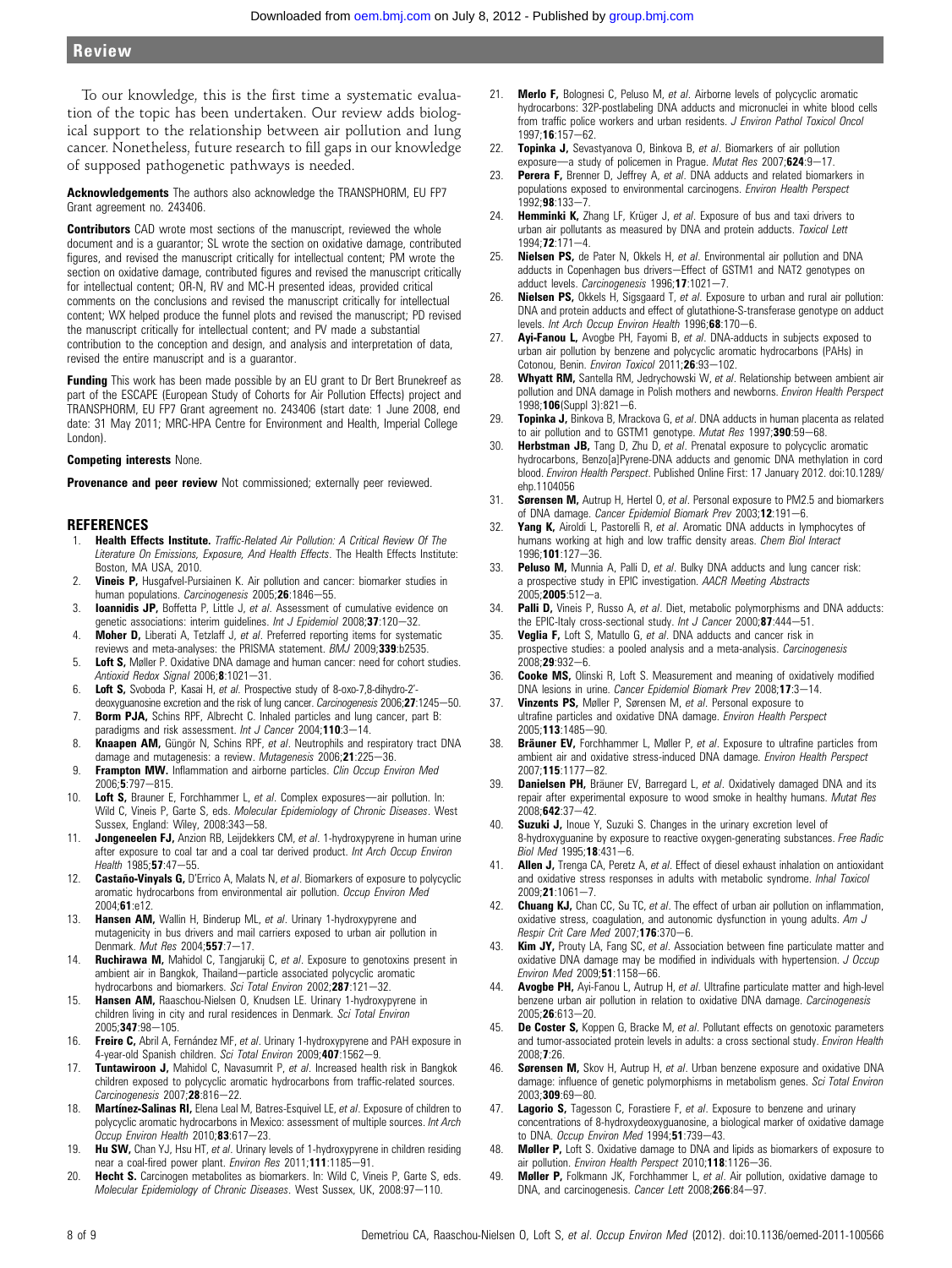- 50. **Knudsen LE,** Norppa H, Gamborg MO, et al. Chromosomal aberrations in humans induced by urban air pollution: influence of DNA repair and polymorphisms of glutathioneS-transferase M1 and N-acetyltransferase 2. Cancer Epidemiol Biomark Prev 1999;8:303-10.
- 51. **Srám RJ,** Binková B, Rössner P, et al. Adverse reproductive outcomes from exposure to environmental mutagens. Mutat Res  $1999;$ 428:203-15.
- 52. **Burgaz S,** Cakmak Demircigil G, Karahalil B, et al. Chromosomal damage in peripheral blood lymphocytes of traffic policemen and taxi drivers exposed to urban air pollution. Chemosphere  $2002,47.57-64$ .
- 53. **Sram RJ,** Beskid O, Rössnerova A, et al. Environmental exposure to carcinogenic polycyclic aromatic hydrocarbons: the interpretation of cytogenetic analysis by FISH. Toxicol lett 2007:172:12-20.
- 54. **Balachandar V,** Kumar BL, Suresh K, et al. Evaluation of chromosome aberrations in subjects exposed to environmental tobacco smoke in Tamilnadu, India. Bull Environ Contam Toxicol 2008:81:270-6.
- 55. **Rossner P Jr,** Uhlirova K, Beskid O, et al. Expression of XRCC5 in peripheral blood lymphocytes is upregulated in subjects from a heavily polluted region in the Czech Republic. Mutat Res 2011;713:76-82.
- 56. Rossnerova A, Spatova M, Pastorkova A, et al. Micronuclei levels in mothers and their newborns from regions with different types of air pollution. *Mutat Res* 2011; **715**:72-8.
- 57. García-Suástegui WA, Huerta-Chagoya A, Carrasco-Colín KL, et al. Seasonal variations in the levels of PAH-DNA adducts in young adults living in Mexico City. Mutagenesis 2011;26:385-91.
- 58. Kyrtopoulos SA, Georgiadis P, Autrup H, et al. Biomarkers of genotoxicity of urban air pollution: overview and descriptive data from a molecular epidemiology study on populations exposed to moderate-to-low levels of polycyclic aromatic hydrocarbons: the AULIS project. Mutat Res  $2001;496:207-28$ .
- 59. **Zidzik J**, Kalina J, Salagovic J, et al. Influence of PAHs in ambient air on chromosomal aberrations in exposed subjects: international study-EXPAH. Mutat  $Res$  2007;620:41-8.
- 60. Micronucleus. 2010. http://ntp.niehs.nih.gov/?objectid=16D65516-BA99-8D3E-BEFF712372F4B675 (accessed 16 Nov 2010).
- 61. **Pedersen M,** Wichmann J, Autrup H, et al. Increased micronuclei and bulky DNA adducts in cord blood after maternal exposures to traffic-related air pollution. Environ  $Res$  2009:109:1012-20.
- 62. **Ishikawa H,** Tian Y, Piao F, et al. Genotoxic damage in female residents exposed to environmental air pollution in Shenyang city, China. Cancer Lett 2006;240:29-35.
- 63. **Neri M,** Ugolini D, Bonassi S, et al. Children's exposure to environmental pollutants and biomarkers of genetic damage. II. Results of a comprehensive literature search and meta-analysis. Mutat Res  $2006;612:14-39$ .
- 64. Lechner M, Boshoff C, Beck S. Cancer epigenome. Adv Genet 2010;70:247-76. **Baccarelli A,** Zanobetti A, Martinelli I, et al. Air pollution, smoking, and plasma homocysteine. Environ Health Perspect 2007;115:176-81.
- 66. Baccarelli A, Wright RO, Bollati V, et al. Rapid DNA methylation changes after exposure to traffic particles. Am J Respir Crit Care Med 2009;179:572-8.
- **Tarantini L,** Bonzini M, Apostoli P, et al. Effects of particulate matter on genomic DNA methylation content and iNOS promoter methylation. Environ Health Perspect 2009:117:217-22
- 68. Madrigano J, Baccarelli A, Mittleman MA, et al. Prolonged exposure to particulate pollution, genes associated with glutathione pathways, and DNA methylation in a cohort of older men. Environ Health Perspect 2011;119:977-82.
- **Alexeeff SE,** Coull BA, Gryparis A, et al. Medium-term exposure to traffic-related air pollution and markers of inflammation and endothelial function. *Environ Health* Perspect. Published Online First: 24 February 2011. doi:10.1289/ehp.1002560